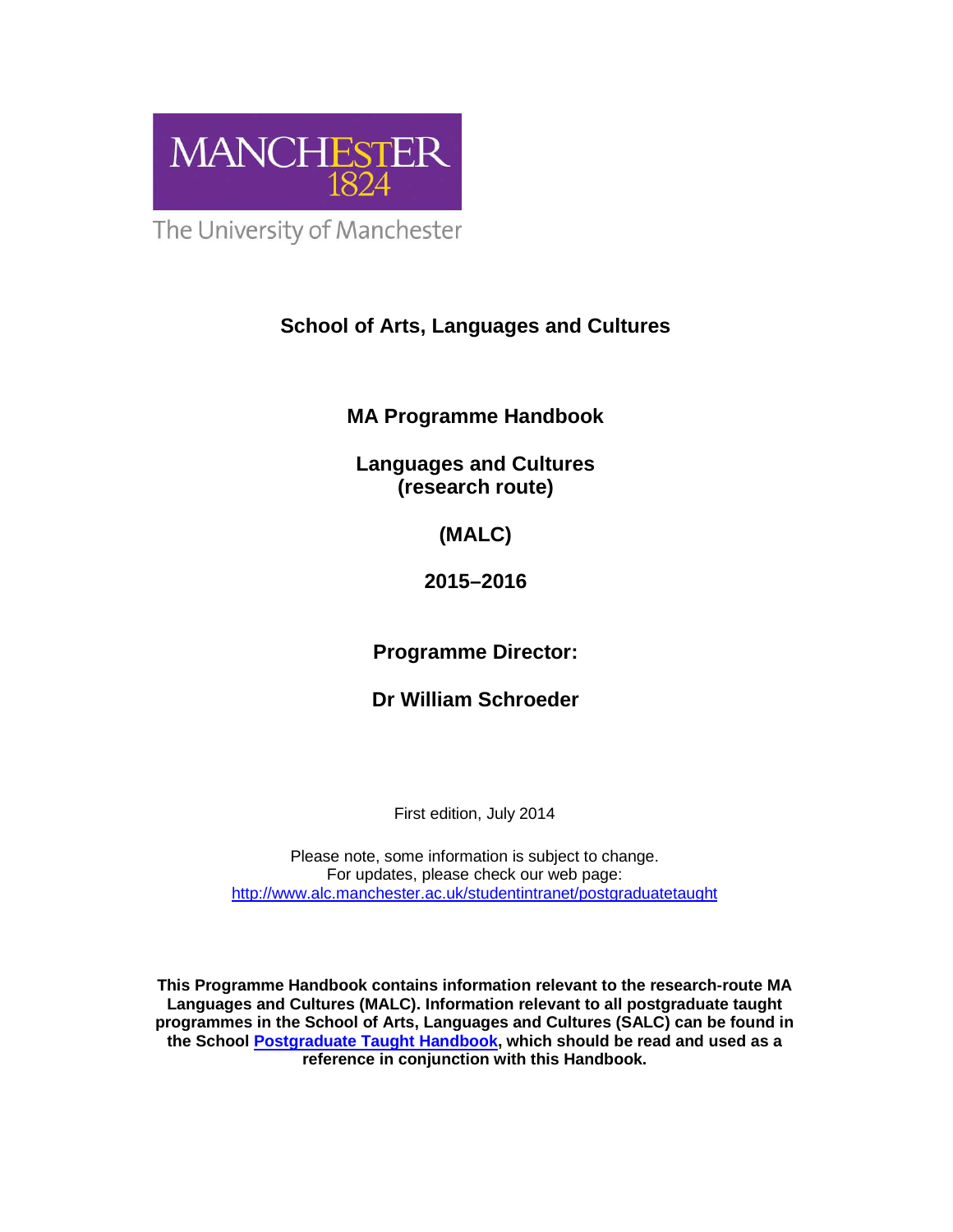# **MA Languages and Cultures 2015–2016**

# **Contents**

| 1. Postgraduate Study in the School of Arts, Languages<br>3<br>and Cultures |        |                                                                   |    |
|-----------------------------------------------------------------------------|--------|-------------------------------------------------------------------|----|
| 2. MA Languages and Cultures (MALC)                                         |        | 4                                                                 |    |
| 2.1.                                                                        |        | <b>ADMINISTRATIVE ASPECTS</b>                                     | 4  |
|                                                                             | 2.1.1. | Admissions                                                        | 4  |
|                                                                             |        | 2.1.2. MA Structure                                               | 4  |
|                                                                             |        | 2.1.3. Life Cycle of an MA                                        | 5  |
|                                                                             |        | 2.1.4. Part-time Study                                            | 6  |
|                                                                             | 2.1.5. | Assessment and Feedback                                           | 6  |
|                                                                             | 2.1.6. | <b>Coursework Submission and Late Submission Penalty</b>          | 6  |
|                                                                             | 2.1.7. | School Policy on Word Limits                                      | 7  |
|                                                                             | 2.1.8. | <b>Extensions to Submission Dates</b>                             | 8  |
|                                                                             | 2.1.9. | Diploma and Certificate Level                                     | 8  |
|                                                                             |        | 2.1.10. Student Representation                                    | 8  |
|                                                                             |        | 2.1.11. Academic and Pastoral Support                             | 9  |
|                                                                             |        | 2.1.12. Academic and Professional References                      | 9  |
|                                                                             |        | 2.1.13. Keeping in Touch                                          | 10 |
| 2.2.                                                                        |        | <b>ACADEMIC ASPECTS</b>                                           | 10 |
|                                                                             | 2.2.1. | Aims and Learning Outcomes of the MA in<br>Languages and Cultures | 10 |
|                                                                             | 2.2.2. | Teaching, Learning and Assessment Methods                         | 11 |
|                                                                             | 2.2.3. | Programme Structure                                               | 12 |
|                                                                             | 2.2.4. | Support for Student Learning and Development                      | 13 |
| 2.3.                                                                        |        | <b>COURSE UNIT DESCRIPTIONS</b>                                   | 14 |
|                                                                             |        | LALC 61011 Research Training in Languages and Cultures            | 14 |
|                                                                             |        | <b>ELAN 70011 Critical Concepts I</b>                             | 15 |
|                                                                             |        | <b>ELAN 70022 Critical Concepts II</b>                            | 15 |
|                                                                             |        | LALC 61021/61032 Research Essay I and II                          | 16 |

# **3. Useful contacts** 17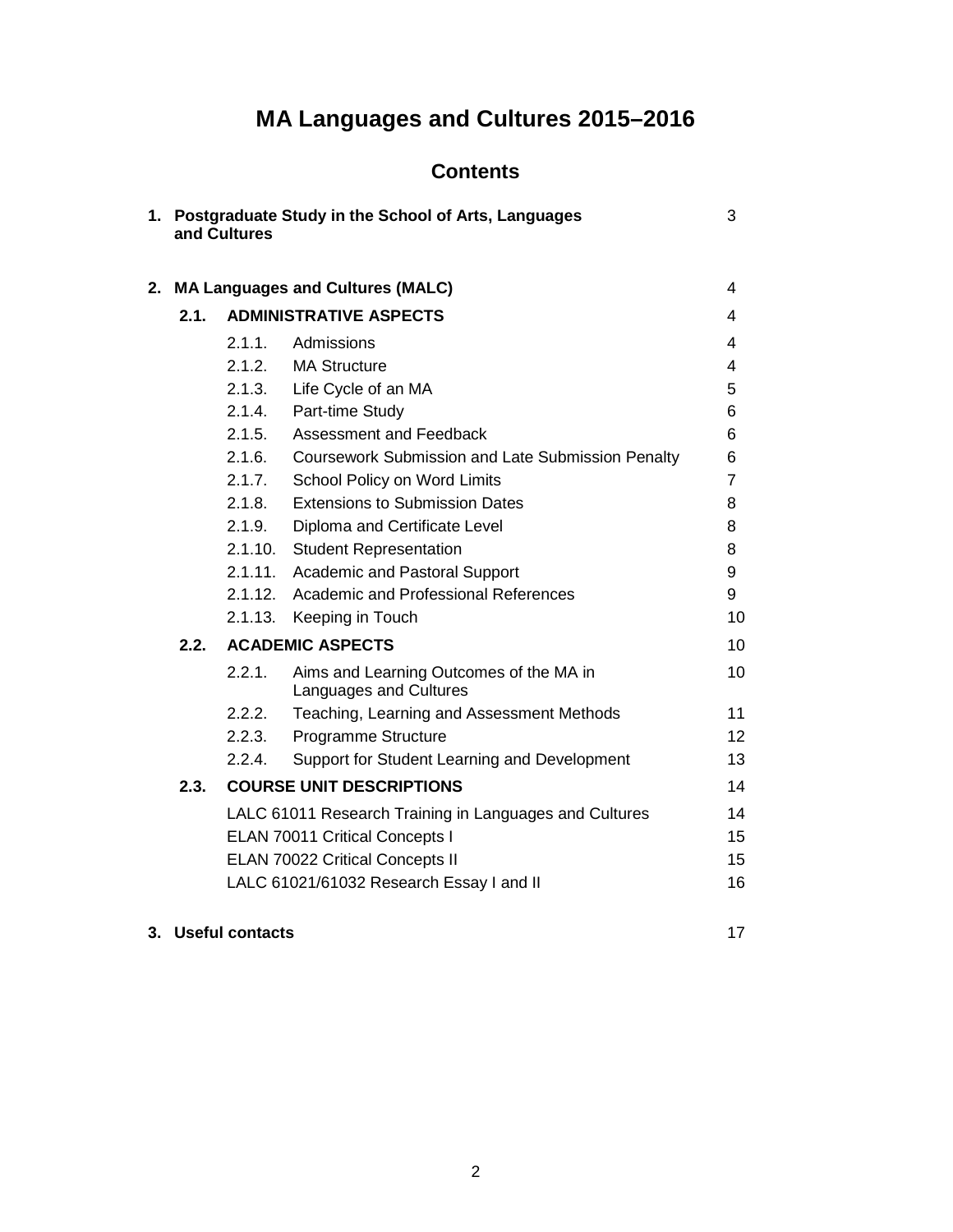# **1. Postgraduate Study in the School of Arts, Languages and Cultures**

The School of Arts, Languages and Cultures (SALC) is made up of seventeen different subject areas covering a diverse range of Arts and Languages disciplines.

Our work embraces the material, visual, linguistic, textual, social and performative dimensions of human society ranging from pre-historic times, through the classical and medieval periods, to the present day.

For students, we offer the advantages of belonging to a specific subject area combined with the extensive choice and variety of being within a large and multi-disciplinary school.

SALC combines the study of spoken and written languages as well as translation with a wide range of cultural research (in literature, screen studies, critical theory, history and politics). This opens up possibilities for exciting interdisciplinary work which goes beyond the study of 'national' cultures and reflects the impact of globalisation on our disciplines. Regular research and graduate seminars are held within the School. Attendance at such seminars forms an important part of initiation into the world of scholarly research and is a valuable opportunity for contact with leading scholars in your field.

The University of Manchester is one of the largest in the country, and is able to offer excellent facilities to postgraduate students. The University of Manchester Library has internationally renowned holdings in Translation and Interpreting Studies and many of the major European, Middle Eastern and East Asian languages and literatures. Its collections, many of which are housed at The John Rylands Library on Deansgate, include many rare texts and provide an excellent base for advanced study and research.

Postgraduate students in the School benefit from the School's own Graduate School, an online and physical community where postgraduate students can meet each other, access resources and organise events. The Graduate School is committed to developing collegiality, intellectual discussion, and inter-disciplinary and multi-disciplinary exchange among both MA and PhD students and staff. Its activities are open to all postgraduate students in the School. In addition to the Graduate School, the University Language Centre, based within SALC, provides advanced facilities for enhancing linguistic skills where required; it also gives access to European satellite broadcasts and has a video and media library.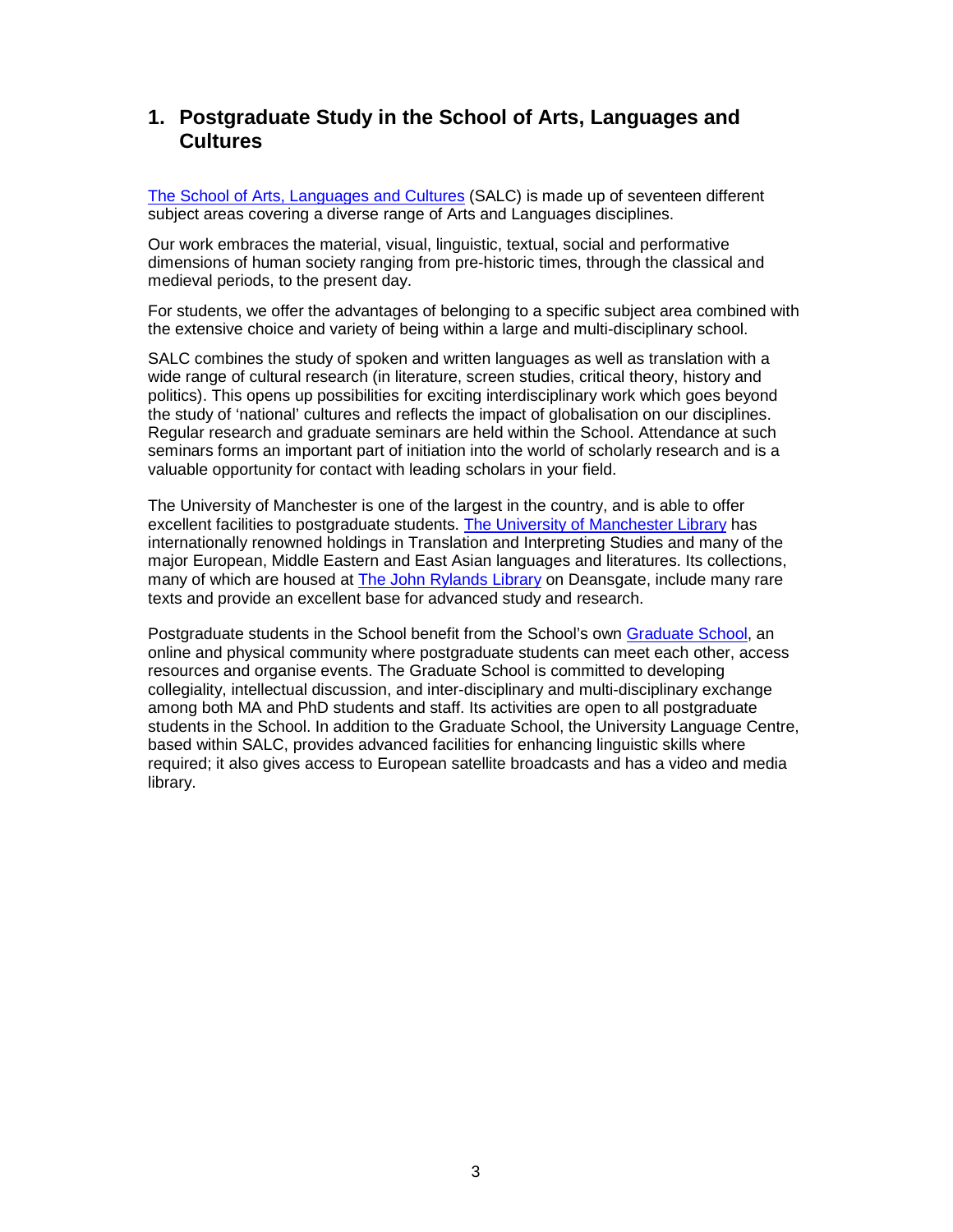# **2. MA Languages and Cultures (MALC)**

The MA Languages and Cultures is a research-focused course that enables students to pursue specialist master's-level research into the cultures associated with the following language areas: Chinese; French; German; Italian; Japanese; Middle Eastern; Russian and Eastern European; and Spanish, Portuguese and Latin American. 'Cultures' is understood in the broadest sense, and students may choose to specialise in any area covered by the unparalleled breadth of research expertise in languages and cultures within the School. Students may wish to specialise in historical, literary, religious, or artistic aspects of relevant languages and language areas, from the pre-modern period to the present day. The course gives students intensive training in research and in related high-level transferable skills in preparation for PhD studies at research universities. It is also aimed at students who will be heavily involved in research-based activities outside academia (e.g., in public- and privatesector cultural institutions such as museums, galleries, charities, foundations, festivals and biennales, and bodies of cultural diplomacy).

The programme aims to enhance students' specialist knowledge and their intellectual, analytical and research skills so that they are in a position to undertake doctoral research, should they choose to do so. It also develops their ability to work effectively and independently in any academic or research context and prepares them for specific careers that require work on small or large-scale research projects. We aim to produce graduates of high professional employability and broad liberal education. The programme represents an important contribution to social responsibility by educating graduates about linguistic, religious and cultural differences and by preparing them to exercise social and academic leadership.

# **2.1. ADMINISTRATIVE ASPECTS**

# **2.1.1. Admissions**

The normal requirement for admission to the MA is an upper second class Honours degree or higher (or its overseas equivalent), in a relevant subject. Applicants must also submit a short statement (maximum one side A4), indicating their intended area of academic specialisation for the MA, and including a potential research area for their dissertation and evidence of preparatory study at undergraduate level.

Students who apply from overseas with non-UK qualifications should send a copy of their degree certificate, a transcript of their degree results with an officially authorised translation, and an indication of the marking scale relating to their degree. English language scores of IELTS 7 (with 7.0 in the writing element of the test) or TOEFL 600 (paper-based test), 250 (computer-based test) or 100 (internet-based test) or a Pearson Test of English (PTE) score of 70 overall (with 70 in the writing element of the test) are required for students whose first language is not English.

Candidates interested in MA study should in the first instance contact the Postgraduate Admissions Officer: masalc@manchester.ac.uk

# **2.1.2. MA Structure**

The **MA in Languages and Cultures** consists of a total of 180 credits, divided as follows: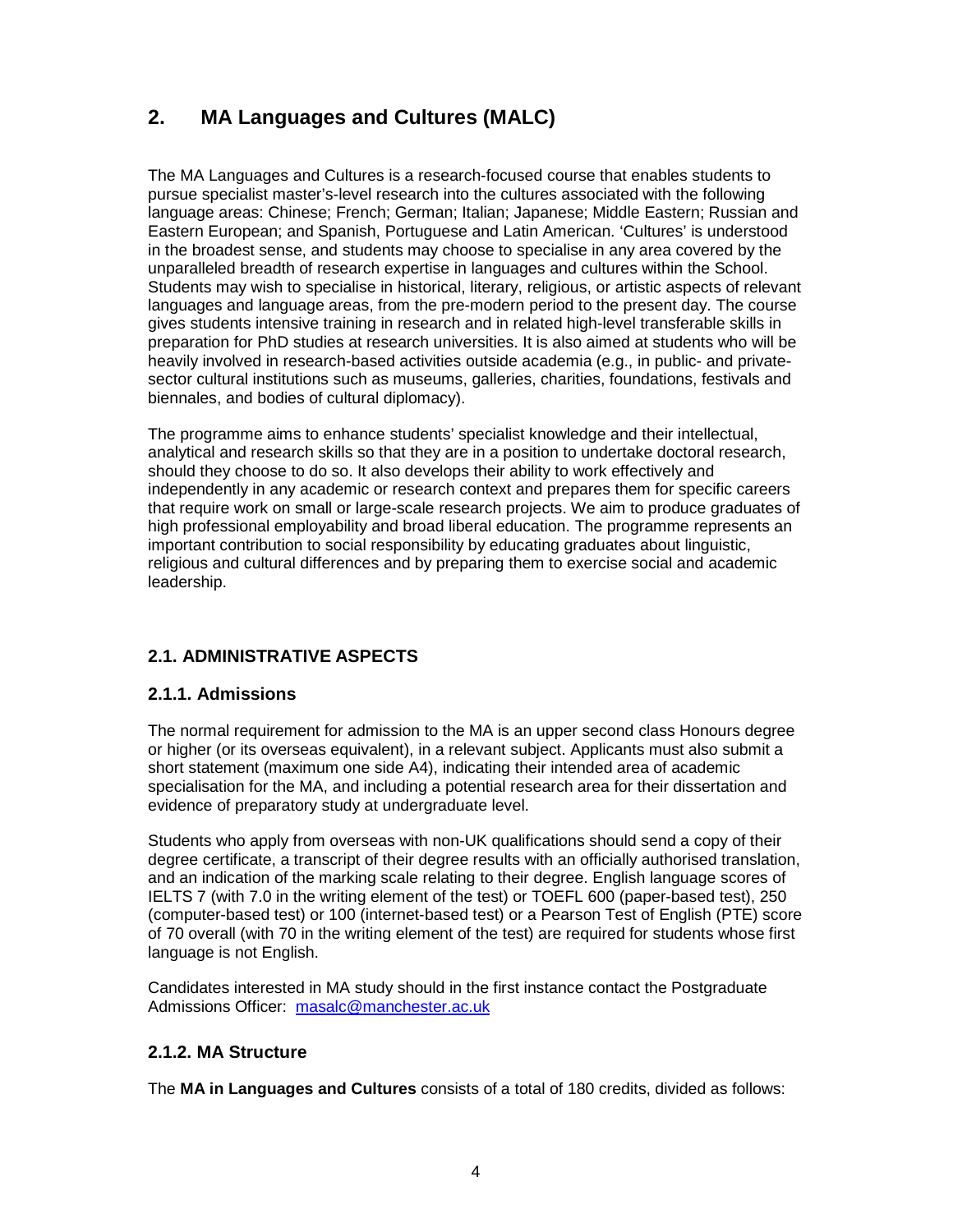#### **Taught Component**

**taught course units** (totalling 60 credits)

LALC 61011 Research Training in Languages & Cultures (30 credits)

and 30 credits of taught MA units with a relevant theoretical component, usually:

| ELAN 70011 | <b>Critical Concepts I</b>  | (15 credits) |
|------------|-----------------------------|--------------|
| ELAN 70022 | <b>Critical Concepts II</b> | (15 credits) |

**research essays** (totalling 30 credits)

In consultation with their supervisor, students will identify two specialist areas of study, each of which will form the basis for an individually supervised research essay of 4,000 words.

#### **Research Component**

**long dissertation** (90 credits)

A provisional dissertation topic will also be agreed with the student's supervisor at the beginning of the programme, although it may develop and change during the course of the programme. The completed dissertation will be 25,000 to 30,000 words in length.

The **Postgraduate Diploma in Languages and Cultures** consists of 120 credits. Postgraduate Diploma students do **not** complete the dissertation but may submit an 8,000 word portion of it in order to secure 30 credits towards the diploma.

# **2.1.3. Life Cycle of an MA**

**Full-time MA students** take the MA programme over **12 months**. The taught course units and research essays are completed over two semesters and the dissertation is written between February and September. The dissertation must be submitted by **5 September 2016.** 

- **Semester 1** (28 September 2015 29 January 2016) Research Training in Languages and Cultures Critical Concepts I Research Essay I
- **Semester 2** (01 February 2016 10 June 2016) Critical Concepts II Research Essay II
- **Dissertation** (February 2016 05 September 2016)

**Part-time MA students** take the taught course units over three semesters (in two academic sessions) and submit the dissertation by September of the year following the end of the taught course units **(the programme lasts for 24 months in total)**. The schedule for parttime students registering in September 2015 will be as follows:

**Year 1** (28 September 2015 – 10 June 2016)

Research Training in Languages and Cultures – First half, semester 1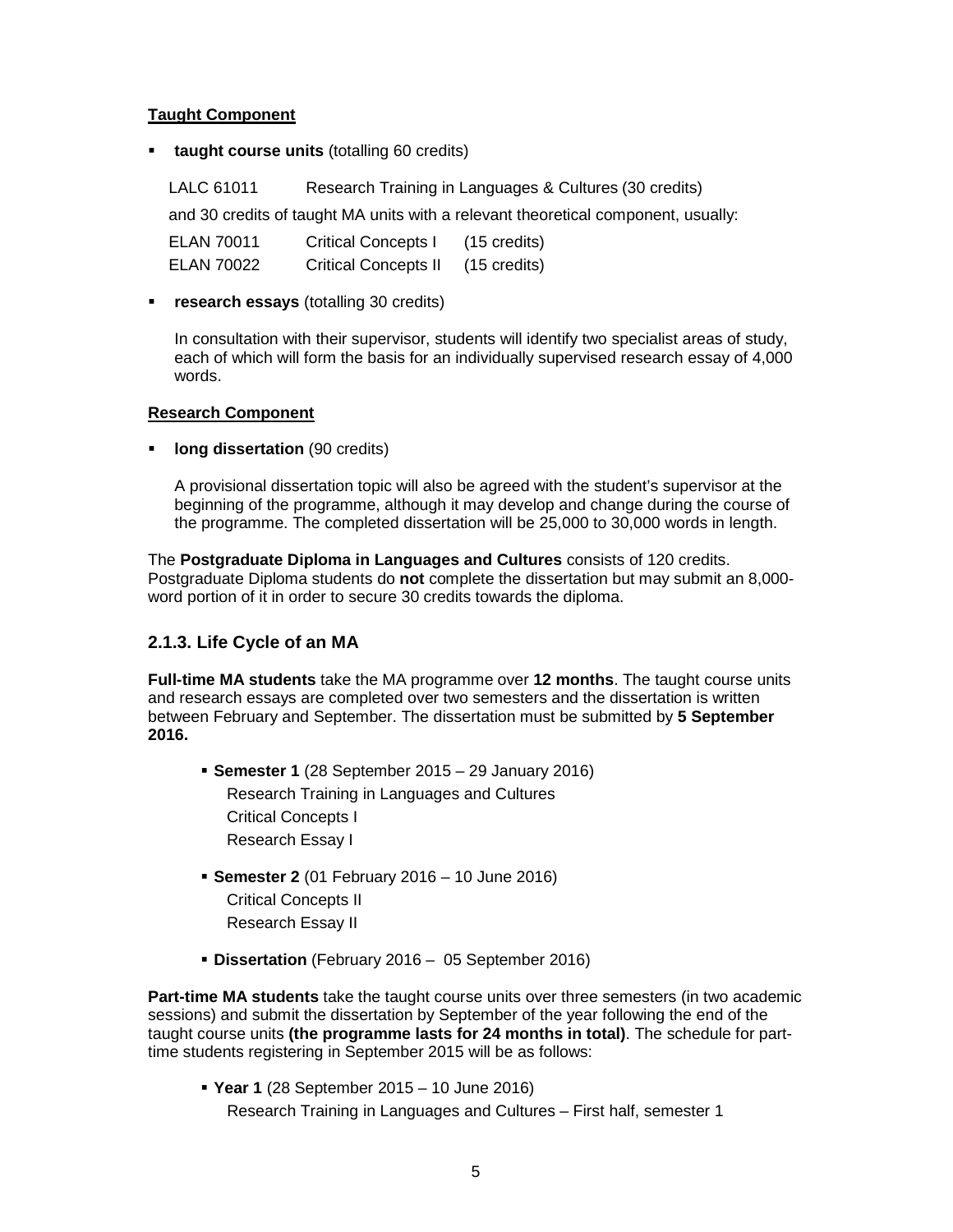Critical Concepts I - Semester 1 Research Essay I - Semester 2 Critical Concepts II - Semester 2

- **Year 2** (19 September 2016 09 June 2017) Research Training in Languages and Cultures – Second half, semester 1 Research Essay II - Semester 1
- The **dissertation** period is from February of the second year (2017) to September (2017). The dissertation must be submitted by **4 September 2017. Date to be confirmed.**

# **2.1.4. Part-time Study**

Part-time study is strongly supported and actively facilitated in the timetabling of teaching hours for the MA, wherever possible. However, prospective students should note that even part-time study requires a significant commitment of time, and that we do not recommend combining part-time study with a full-time job. We encourage students who are considering taking the programme part-time to talk to us before applying, so that we can discuss options. Students should normally arrange with their employers to have at least two working days free per week to study for the MA.

# **2.1.5. Assessment and Feedback**

The pass mark for MA coursework and the dissertation is 50%. The pass mark for the Postgraduate Diploma is 40%.

In line with the University's Policy on Feedback to Students, where there is further assessment to be completed for a unit, all markers aim to provide feedback to students within 15 working days of submission. This will normally take the form of individualised feedback and an internally agreed, provisional mark. Where appropriate, course unit conveners may opt to supplement individual feedback with generic formative feedback which may be made available to students before they receive their individualised feedback and provisional marks.

Once internally agreed marks have been issued to students, they can still be changed by external examiners. Confirmed marks will not be made available to students until after the relevant meeting of the Examination Board.

# **2.1.6. Coursework Submission and Late Submission Penalty**

**Full details on how to submit your work can be found in the School's Postgraduate Taught Handbook.** Please familiarise yourself with the procedures before your submission date.

The University uses electronic systems for the purposes of detecting plagiarism and other forms of academic malpractice and for marking. Such systems include Turnitin, the plagiarism detection service used by the University and accessed via Blackboard.

As part of the formative and/or summative assessment process, you will be asked to submit electronic versions of your work to Turnitin. You must submit this work within the required timescales, noted in this handbook.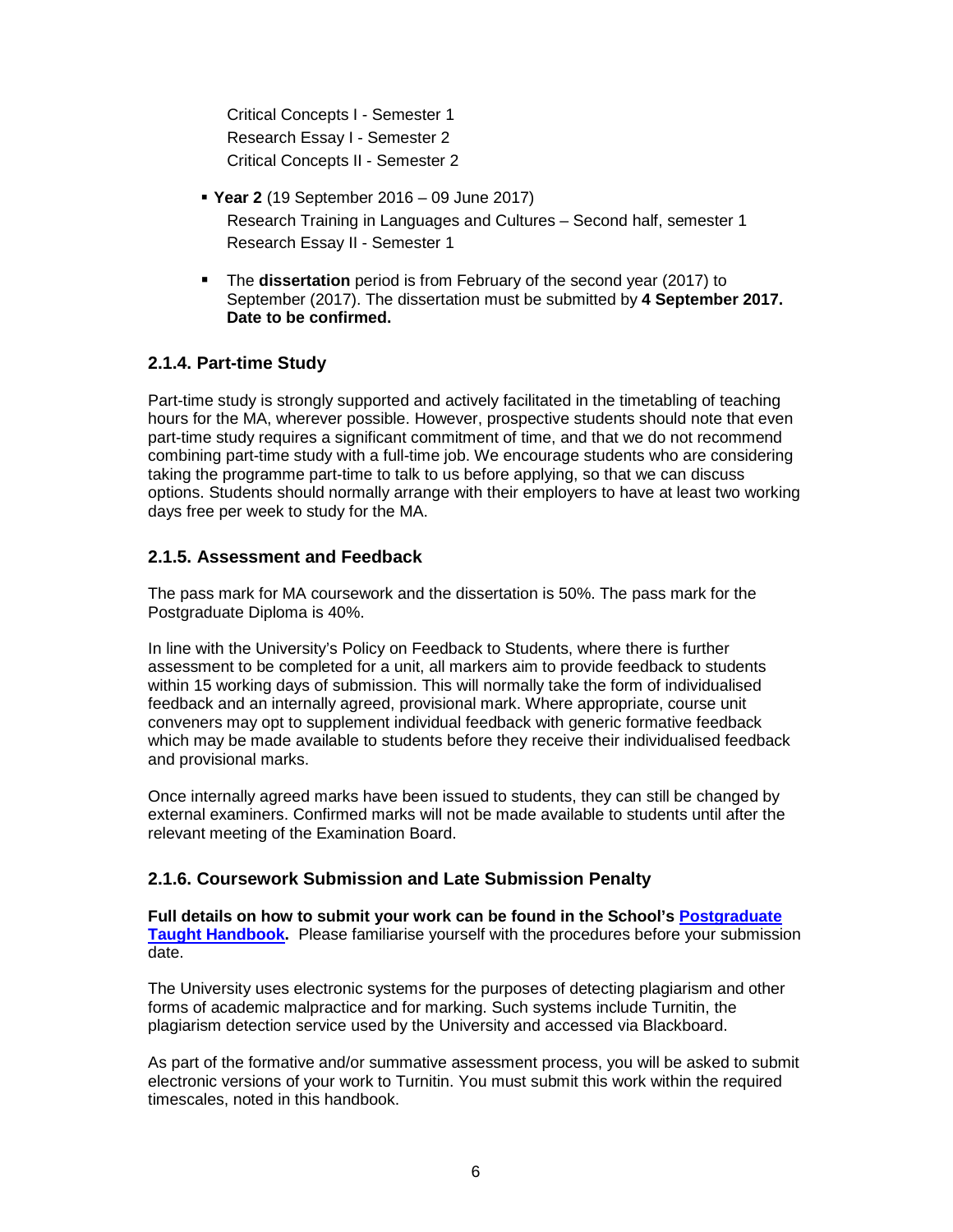Please note that when work is submitted to Turnitin, it may be copied and then stored in a database to allow appropriate checks to be made.

Guidelines for using Turnitin to submit coursework can be found under the 'Assessment' link in a course unit's Blackboard space.

#### **Late Submission**

In common with the other Schools in the Faculty of Humanities, SALC operates a 'sliding scale' system of penalties for coursework submitted late. Any assessed coursework submitted after the deadline without good cause will incur a penalty determined by the lateness of its arrival:

- ten marks will be deducted for the first day after the deadline
- ten additional marks will be deducted for each day thereafter (including weekends) for up to four days. After five days of deductions a mark of zero will be awarded.

This penalty also applies to long essays and dissertations/theses.

Late work will be logged by the Programme Administrator, and students can expect to receive feedback on it in the normal way.

#### **Failure of a course unit due to late submission**

Any student who fails the course unit (including the dissertation or equivalent) due to late submission, at the discretion of the Examination Board, may be permitted to use their submitted work in the same manner as a resubmission following failure with the mark capped at 50% (or 40% for programmes with a pass mark of 40%) with no further opportunity for resubmission in line with regulations.

# **2.1.7. School Policy on Word Limits**

All subject areas have agreed assessment lengths for written assessments (such as essays, reports, etc.) within their degree programmes. At each level the target word count or range for a written piece is indicative of the optimum length required to compose a successful essay at that level, and is designed to correspond as closely as possible to the weighting that the assessment has within the course unit.

The purpose of enforcing word limits is (a) to ensure parity and fairness by creating a level playing field; (b) to help students produce well-focused and cogent written work; (c) to instil the discipline essential for real-life writing tasks, where word limits are often rigid; and (d) to ensure that students acquire the ability to edit their writing effectively and cut away inessential material, skills invaluable both for academic work and the workplace.

- Students must observe the word limit specified for each assessment. THE UPPER LIMIT IS AN ABSOLUTE MAXIMUM AND MUST NOT BE EXCEEDED (THERE IS NO '10% RULE')
- The word count for each piece of written work must be displayed clearly on the first page.
- 'Word count' is here defined as including quotations and the footnotes or endnotes in the essay itself. It does not include the bibliography or any appendices. Appendices are for supporting, illustrative material only; they may not be used to elaborate or extend the argument.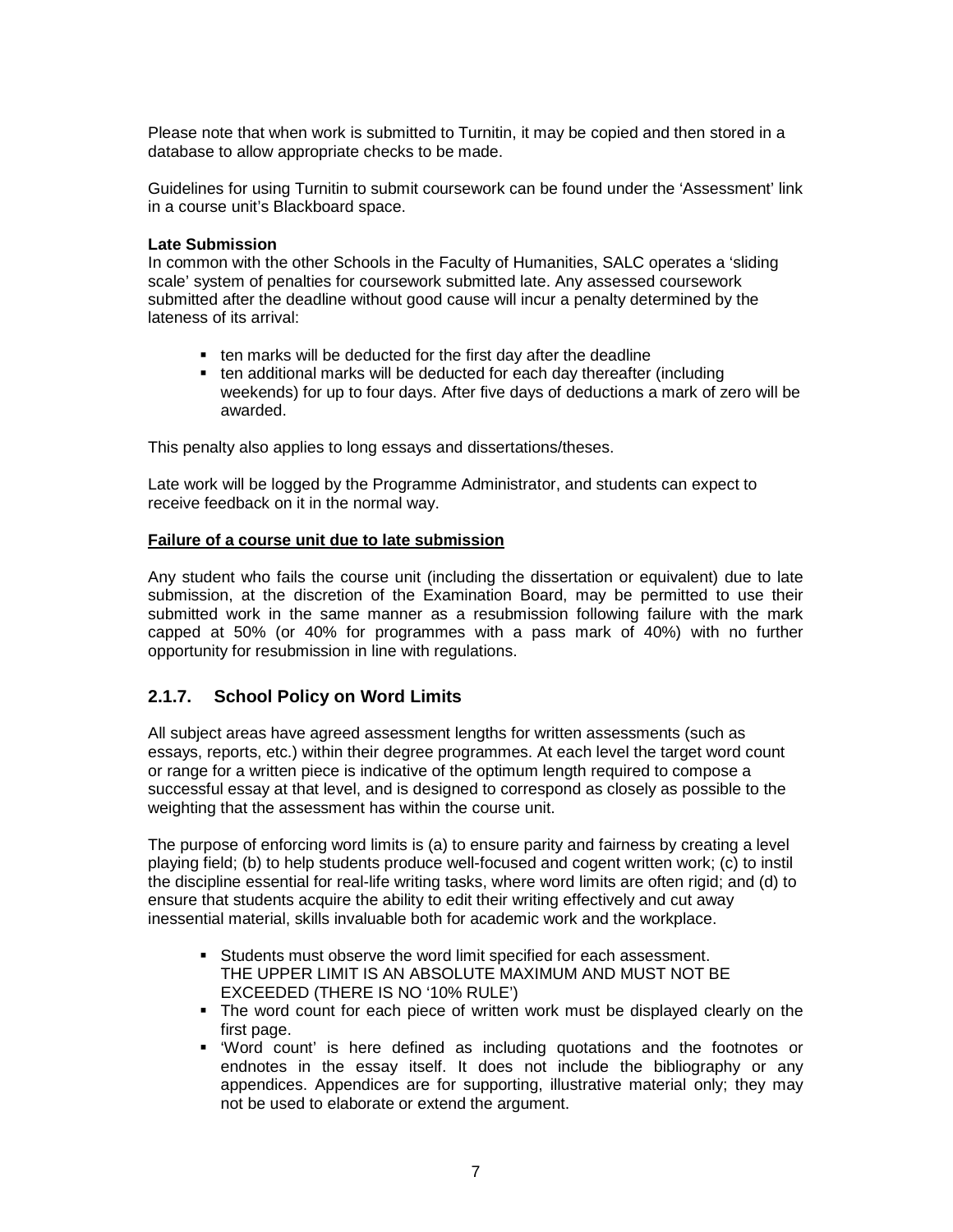Material that exceeds the upper limit will not be read or considered in the marking.

It is not expected that staff will check individual submissions unless staff are concerned that the stipulated length has been exceeded. In such cases, markers may request electronic copies of work in order to verify the word count.

MA dissertations must indicate the word count at the bottom of the contents page. All other coursework exercises must indicate the word count at the end of the main body of the text. Students must remember, when calculating word counts using word-processing software, to include footnotes and endnotes in the calculation.

Failure to indicate the word count, or the provision of a false word count, may lead to disciplinary action. The School reserves the right to request an electronic copy of any work submitted, so that word counts may be checked by examiners.

When work exceeding the word limit is marked, the mark given on the feedback form will include the appropriate penalty. The examiners' feedback form will indicate how the penalty has been calculated.

#### **2.1.8. Extensions to Submission Dates**

Extensions to the submission dates for submitted coursework (assessed essays and dissertations) may be sought where circumstances, outside of students' control, will delay the completion and submission by the published date.

#### **Please note, individual course unit tutors cannot grant extensions to deadlines**.

Please read the School's policy on Mitigating Circumstances beginning on page 31 of the Postgraduate Taught Handbook.

# **2.1.9. Diploma and Certificate Level**

For students on the MA in Languages and Cultures, the Postgraduate Diploma and the Postgraduate Certificate are possible exit points from the programme. Students registered for the MA who do not complete the dissertation may be awarded the Postgraduate Diploma, provided they have completed 120 credits at a pass mark of 40%. Students completing only 60 credits' worth of taught course units (at a pass mark of 40%) may be awarded the Postgraduate Certificate. **In order to obtain a diploma students need to have submitted an 8,000-word chapter forming part of a larger dissertation project to their supervisors by 27 May 2016.** 

#### **2.1.10. Student Representation**

#### **MALC Staff-Student Liaison Group**

All students on the MA are invited at least once per semester to a meeting of the staffstudent liaison group. This group provides a forum for dialogue between MALC staff and students' representatives, so that issues relating to MALC and student development can be discussed. These may include, for example, the consideration of student feedback. The Programme Director will contact all students early in Semester 1 to schedule the meetings.

#### **SLLC Postgraduate Taught (PGT) Committee**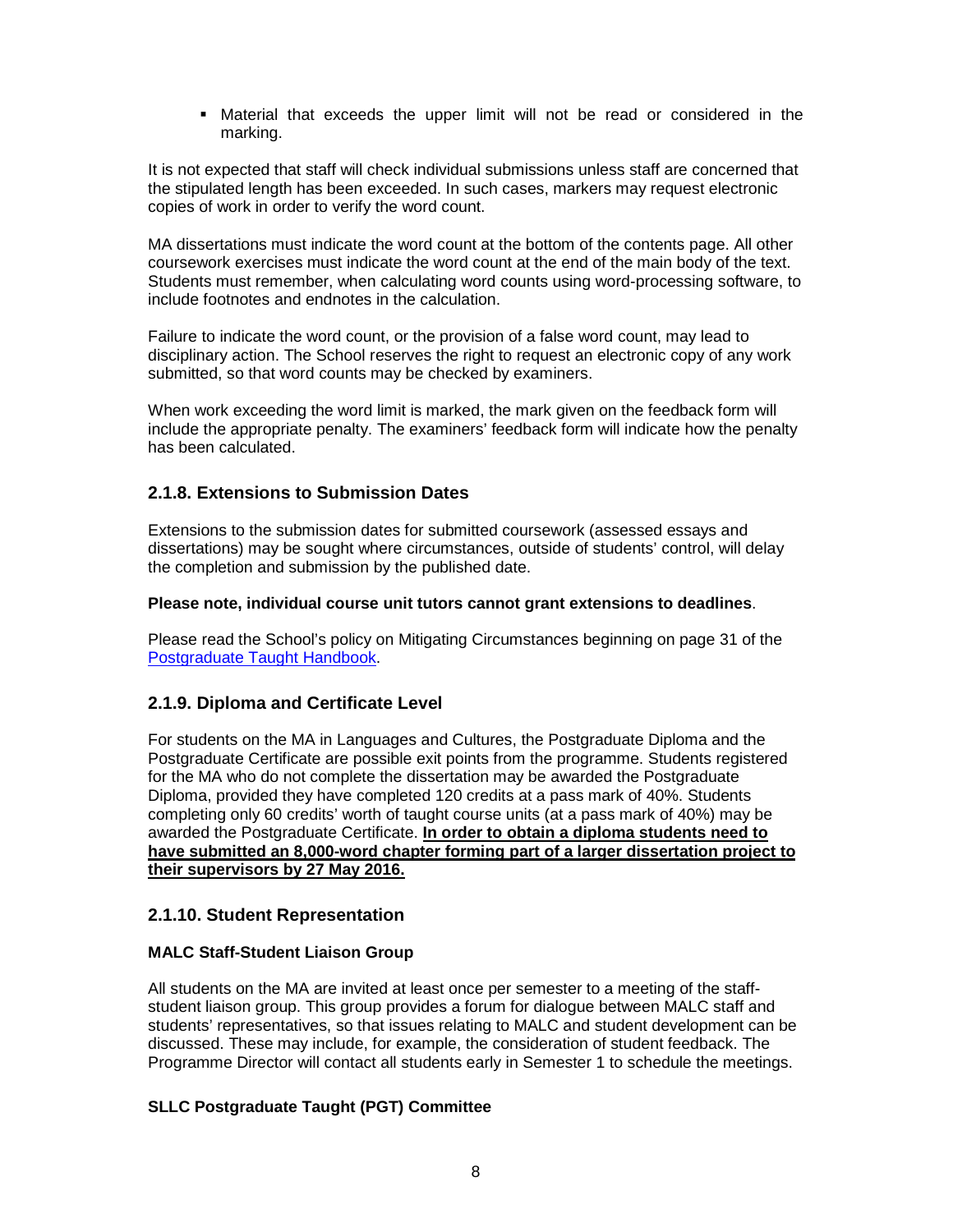MALC student representatives are also involved in the School PGT Committee, whose members are staff and student representatives from the different Subject Areas in the School.

The School PGT Committee is directly responsible for admissions procedures, regulations and student progress, and acts as the Examination Board for all taught postgraduate programmes. Student representatives are invited to raise issues relating to their programme in the context of this meeting.

### **2.1.11 Academic and Pastoral Support**

A student's supervisor normally acts as his/her academic adviser, and s/he will meet with the supervisor early in Semester 1. The supervisor will be available at advertised office hours each week or by appointment during term time to advise on accessing any appropriate University support services. Academic advisers can also offer advice and guidance in matters relating to academic work. This may include support in developing students' capacity to review, plan and take responsibility for their own learning through the structured process of the Personalised Learning Plan (see the Postgraduate Taught Handbook for more information on the PLP).

If a student experiences difficulties or has questions about a particular course unit, in the first instance s/he should approach the relevant course unit tutor or the adviser/supervisor. If a student wishes to meet the course unit tutor, the student should e-mail him/her to arrange a mutually convenient time to meet. The Programme Director is also available to discuss any issues students may wish to raise about the programme as a whole. Again, students should e-mail to make an appointment in advance.

#### **Student Support and Guidance Service**

The School of Arts, Languages and Cultures Student Support and Guidance Service is a support service of information and advice on matters relating to your academic work, progress and personal well-being. It is part of a network of student support services across the University and consists of a small team of advisers.

The content of discussions is varied, including thoughts about changing programme, anxiety about coping with studies, time management, examination problems or the impact of outside events on a student's studies. If an adviser is unable to help a student directly, then the adviser will normally be able to recommend someone who can.

To make an appointment to see an adviser, call into the Teaching and Learning Reception, (Room A6, Samuel Alexander Building), email salc-studentsupport@manchester.ac.uk or telephone 0161 306 1666.

The Student Support and Guidance Service also operates a drop-in service during termtime when prior appointments are not needed. Times will be available at the Teaching and Learning Reception and on the door of the Student Support and Guidance Office (Room A15, Samuel Alexander Building).

Consult your MyManchester portal for further sources of advice and information on:

- **IT training courses**
- **Ilibrary skills training.**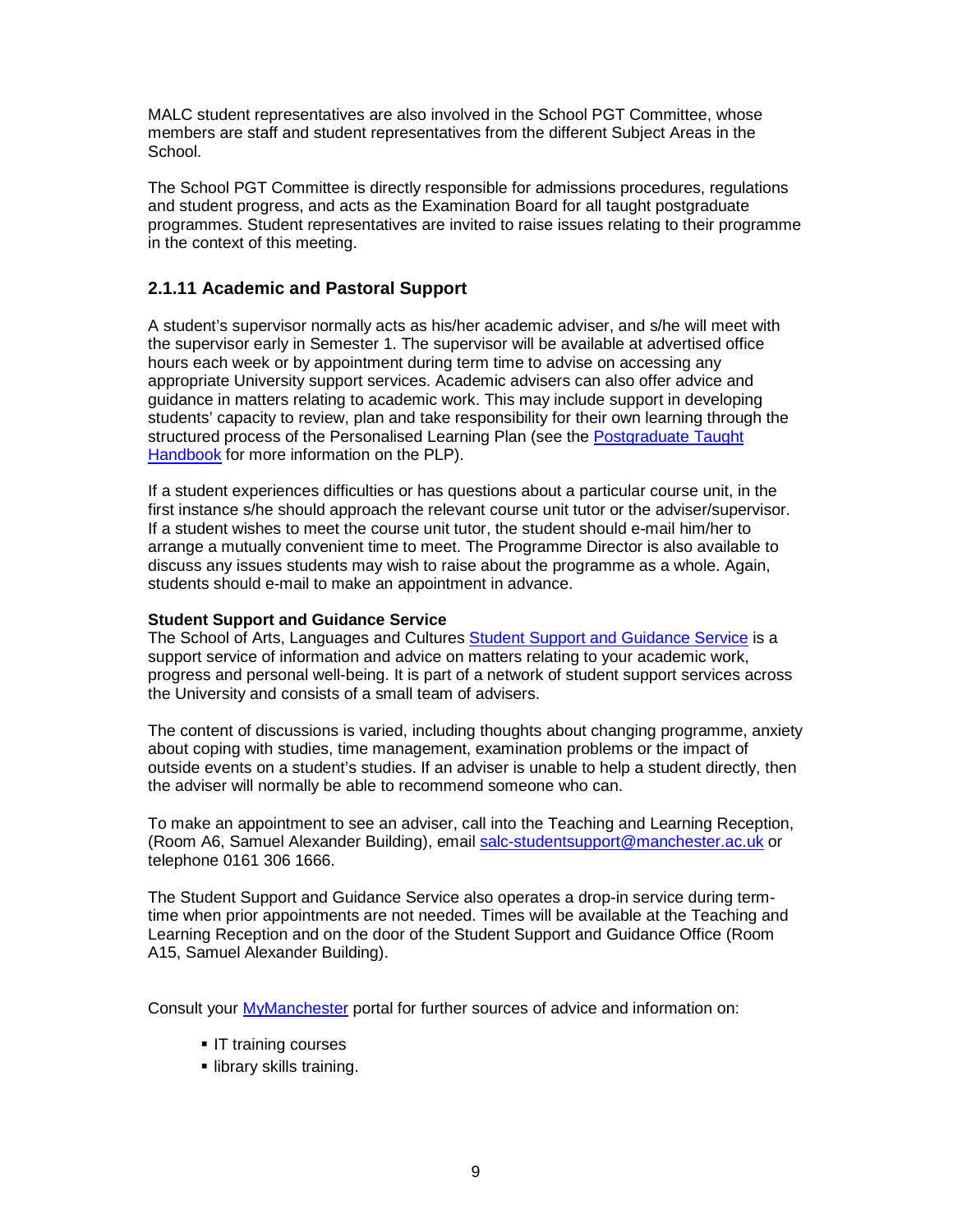# **2.1.12. Academic and Professional References**

Students will likely require a reference for employers or further study during or after the MA. Staff are happy to oblige, but writing a reference takes some time. It is the student's responsibility to make sure that the referee is given accurate information about the programme or job for which the student is applying.

If there is a form to be completed, students should make sure the referee receives it in good time, and that the necessary parts have been filled out fully and accurately. Students should usually provide a CV to help the referee write the reference. Lecturers are perfectly within their rights to decline to write references if, for example, the application is poorly prepared or unrealistic, or if the student is making multiple applications with no particular focus.

Referees are expected to be honest in their assessment. In nominating a referee, a student should make sure to approach the best-placed person to comment on the student's skills and performance.

# **2.1.13 Keeping in Touch**

We like to keep in touch with our students after graduation, both because it is interesting to hear about the exciting jobs that our graduates go on to do, and because it enables us to send students employment opportunities that we receive.

Please contact us after graduation to be included in our portfolio of graduate profiles, some of which are made available on our website.

# **2.2. ACADEMIC ASPECTS**

#### **2.2.1. Aims and Learning Outcomes of the Research-Route MA Languages and Cultures**

#### **Aims**

- To provide students with an in-depth knowledge and understanding of a chosen academic field within language-based studies, including the state of the art in the scholarship in that field
- To develop students' skills in evaluating current and advanced scholarship in that field, to develop critiques of that scholarship, and to offer independent responses to it
- To equip students with relevant research skills and methodologies, so that they are able to undertake a substantial independent research project in that academic field
- To enable students to reflect critically on their own research practice and to identify an original approach to it
- To prepare students for a research-based career inside or outside academia

# **Learning Outcomes**

On successful completion of the programme, students should be able to:

#### **A. Knowledge and Understanding**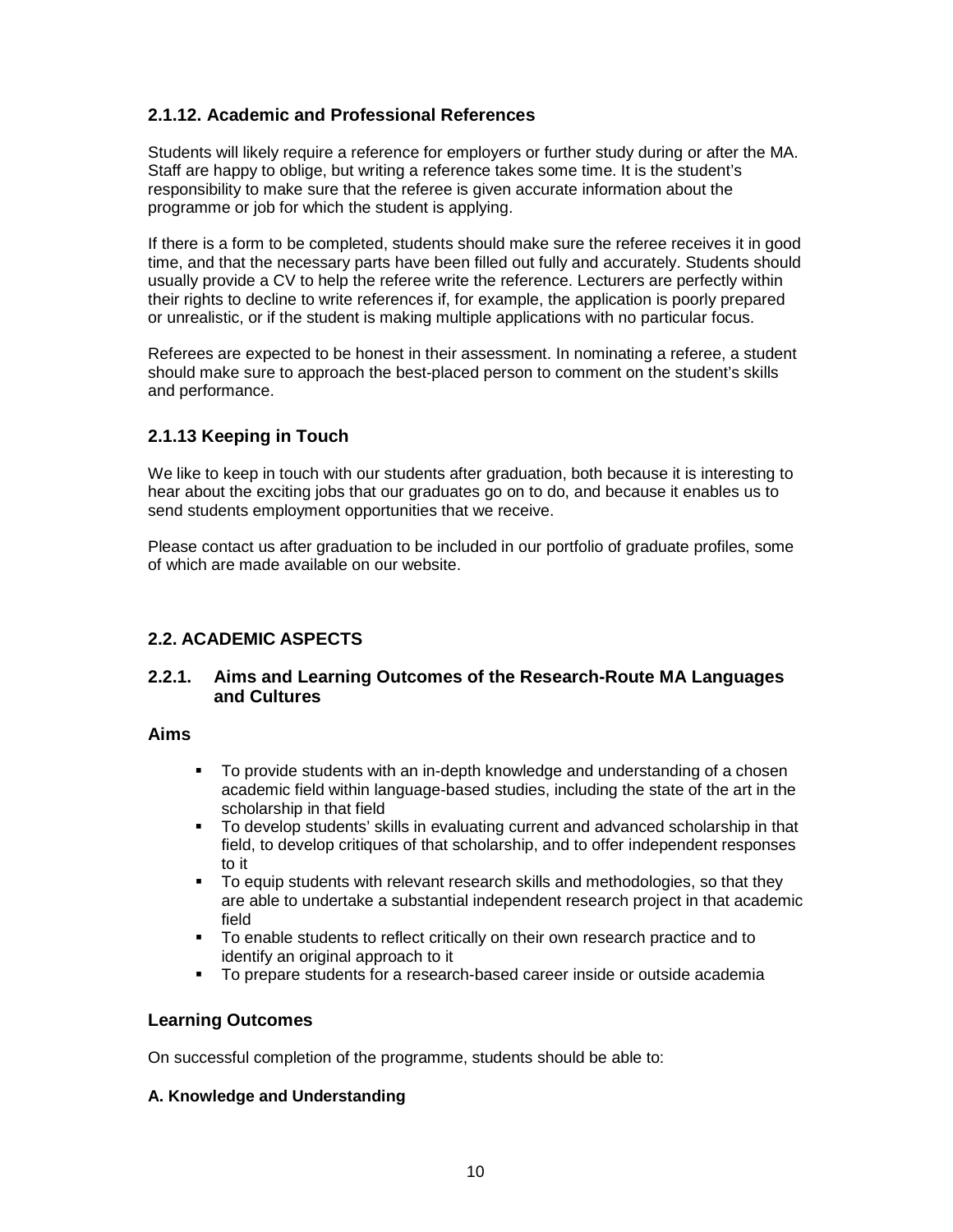- demonstrate knowledge and understanding of a specialist field in language-based studies.
- show understanding of that field in a wider academic context and show familiarity with the various perspectives from which different scholars have attempted to develop theories for its analysis.
- show familiarity with specific research issues in that field, including recent approaches, current problems and potential future developments.
- demonstrate in-depth knowledge of research questions in that field in the form of an extended piece of research or a practical project.

#### **B. Intellectual Skills**

- gather, analyse and synthesise information relevant to their specialist area of research.
- reflect critically on the value and significance of that information and identify appropriate means to gather further meaningful information.
- critically analyse and evaluate the relevant academic literature by assessing the strengths and weaknesses of existing research and its methodologies.
- critically evaluate the applicability of appropriate theories and methodologies to research practice in the chosen field.
- evaluate the relevance, effectiveness and significance of their own programme of independent research in the chosen field.

#### **C. Practical Skills**

- plan and coordinate their time effectively and independently so as to successfully complete substantial research projects.
- **search, retrieve and analyse information from a range of sources.**
- communicate project objectives and outcomes in written and oral form, for specialist and non-specialist audiences.

#### **D. Transferable Skills and Personal Qualities**

- demonstrate advanced analytical skills and the ability to synthesise information.
- demonstrate sophisticated oral and written communication skills.
- **nanage time and prioritise tasks.**
- work on a number of tasks simultaneously and under time pressure.
- exercise initiative and take personal responsibility.
- carry out an extended piece of work independently.

# **2.2.2. Teaching, Learning and Assessment Methods**

The teaching, learning and assessment methods for the research-route MA in Languages and Cultures match the aims of the programme to prepare students to undertake original and independent research in a chosen specialist field in language-based studies. On the core research training and conceptual units, students are introduced to key skills, methodologies, and theoretical concepts in common lectures for the whole cohort of students. Students then apply those core skills and concepts to their chosen areas of research specialism in a series of exercises and projects undertaken within that common framework: typically short, practical skills exercises in the research training module and longer critical and evaluative essays in the conceptual units. As part of the research training unit, all students will also complete a longer literature review on a specialist topic relating to their proposed dissertation, as well as a dissertation proposal.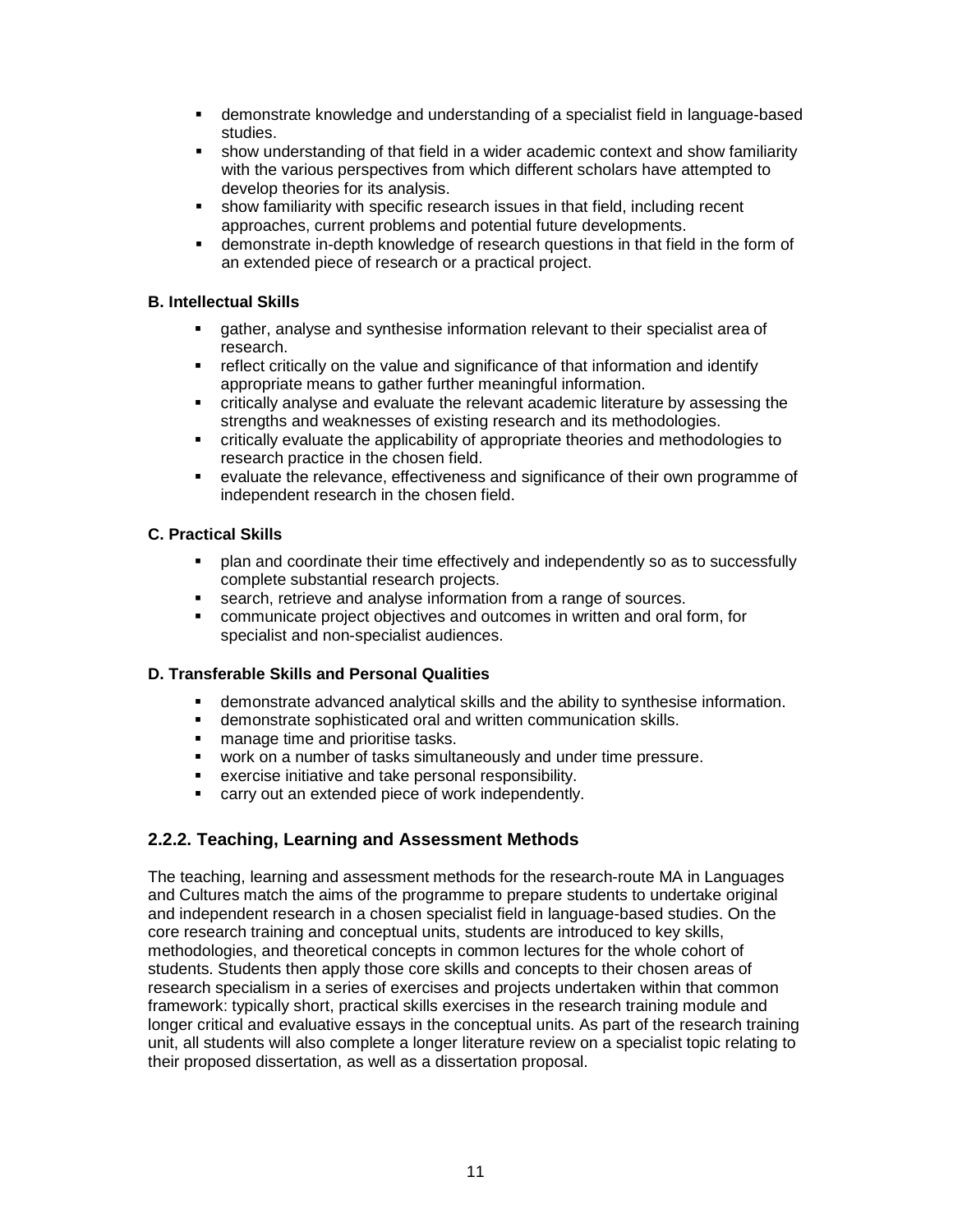Students also benefit from specialist one-to-one supervision for the preparation of their two research essays, one in each semester. Working to a programme of reading and research derived in consultation with the supervisor and with specific and agreed milestones, these pilot research projects will produce one 4,000-word essay in each case and further the process of preparation for the extended research dissertation. The essays allow the student to engage in a sustained and detailed way with the existing scholarship in a more specific area of their chosen field and to develop an independent and increasingly original position in relation to it. Annotated bibliographies and plans will be assessed formatively as part of the genesis of the completed research essays.

In the second semester students will begin work on the extended research dissertation which is completed over the summer. Building on the conceptual and methodological skills acquired in the taught core of the programme, together with the preparatory work in the research essays and literature review, students will work under one-to-one supervision to identify, plan and conduct a research project leading to this 'double-length' MA dissertation. The scale of that dissertation will give the students scope to develop a substantial independent piece of scholarship, in preparation for a doctoral project or a research career outside of academia.

| <b>TAUGHT COMPONENT</b>                                                                                                         | <b>RESEARCH COMPONENT</b>                                   |
|---------------------------------------------------------------------------------------------------------------------------------|-------------------------------------------------------------|
| 90 credits                                                                                                                      | 90 credits                                                  |
| Research Training (30 credits)<br>Critical Concepts I and II (30 credits)                                                       | Long dissertation of 25,000 to<br>30,000 words (90 credits) |
| Research Essays I and II (30 credits)                                                                                           |                                                             |
| N.B. Critical Concepts may be<br>substituted for an alternative<br>taught course unit with a<br>relevant theoretical component. |                                                             |

# **2.2.3. Programme Structure**

As a research-focused programme, the MA Languages and Cultures provides a common framework within which students can put together a tailor-made programme of study and research appropriate to their chosen area of specialist master's-level research.

All students will normally take the same taught units, with specialisation built into the assessment tasks which are applied to their particular research specialism. The Research Training unit is front-loaded in semester 1 in order to provide a foundation for the independent research which is given increasing emphasis over the course of the programme. In the same unit, students will complete a literature review in the field of their intended dissertation topic to provide the essential research context for their subsequent work on the programme and a dissertation proposal. The taught part of the programme also provides conceptual training in the two Critical Concepts units which provide an introduction to some of the most important theoretical concepts underpinning research in the humanities generally and language-based disciplines more specifically. The coursework in these units provides the opportunity to apply those theoretical ideas critically to the particular area in which students intend to specialise in the dissertation. From this point on, the programme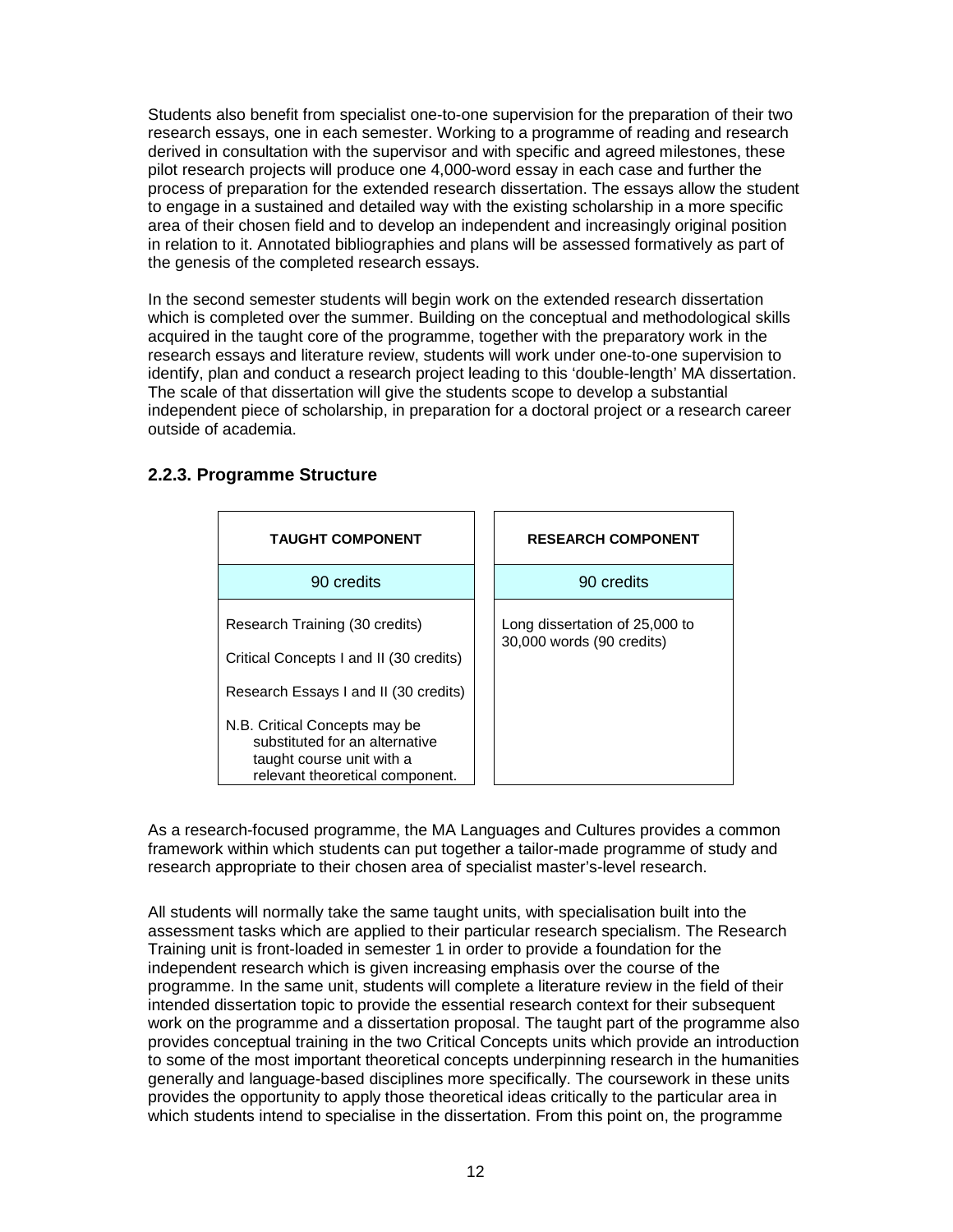provides a framework for increasing specialisation towards the extended research dissertation, in particular through the two supervised research essays which build logically to the dissertation itself, both in the specific knowledge and understanding they provide and in the opportunity to develop and apply relevant research methods and theoretical concepts. In this way, the extended dissertation is the logical culmination of the programme, a substantial piece of academic research supported by an established process of research supervision and the specific expertise of an academic supervisor.

| <b>SEMESTER 1</b>                              |                   |                |  |
|------------------------------------------------|-------------------|----------------|--|
| <b>Course Unit Title</b>                       | <b>Unit Code</b>  | <b>Credits</b> |  |
| Research Training in Languages and<br>Cultures | <b>LALC 61011</b> | 30             |  |
| <b>Critical Concepts I</b>                     | ELAN70011         | 15             |  |
| Research Essay I                               | LALC 61021        | 15             |  |
| <b>SEMESTER 2</b>                              |                   |                |  |
| <b>Course Unit Title</b>                       | <b>Unit Code</b>  | <b>Credits</b> |  |
| <b>Critical Concepts II</b>                    | ELAN70022         | 15             |  |
| Research Essay II                              | LALC 61032        | 15             |  |

# **TAUGHT COMPONENT (90 CREDITS)**

# **RESEARCH COMPONENT – 90 CREDITS**

| <b>SEMESTER 2 and SUMMER</b> |                  |         |
|------------------------------|------------------|---------|
| <b>Course Unit Title</b>     | <b>Unit Code</b> | credits |
| Long Dissertation            | LALC 61040       | 90      |

# **2.2.4. Support for Student Learning and Development**

Induction activities are organised at a School level and include both induction into academic structures and activities to help students integrate into the School and University (e.g., a welcome reception). A dedicated induction session for MALC students will introduce students specifically to their Programme Director and to the elements unique to the research-route programme. Students will also meet their supervisors for a one-to-one session in induction week, as the first meeting in the academic advising programme. At that meeting students will fill out the Skills and Experience Questionnaire and begin to discuss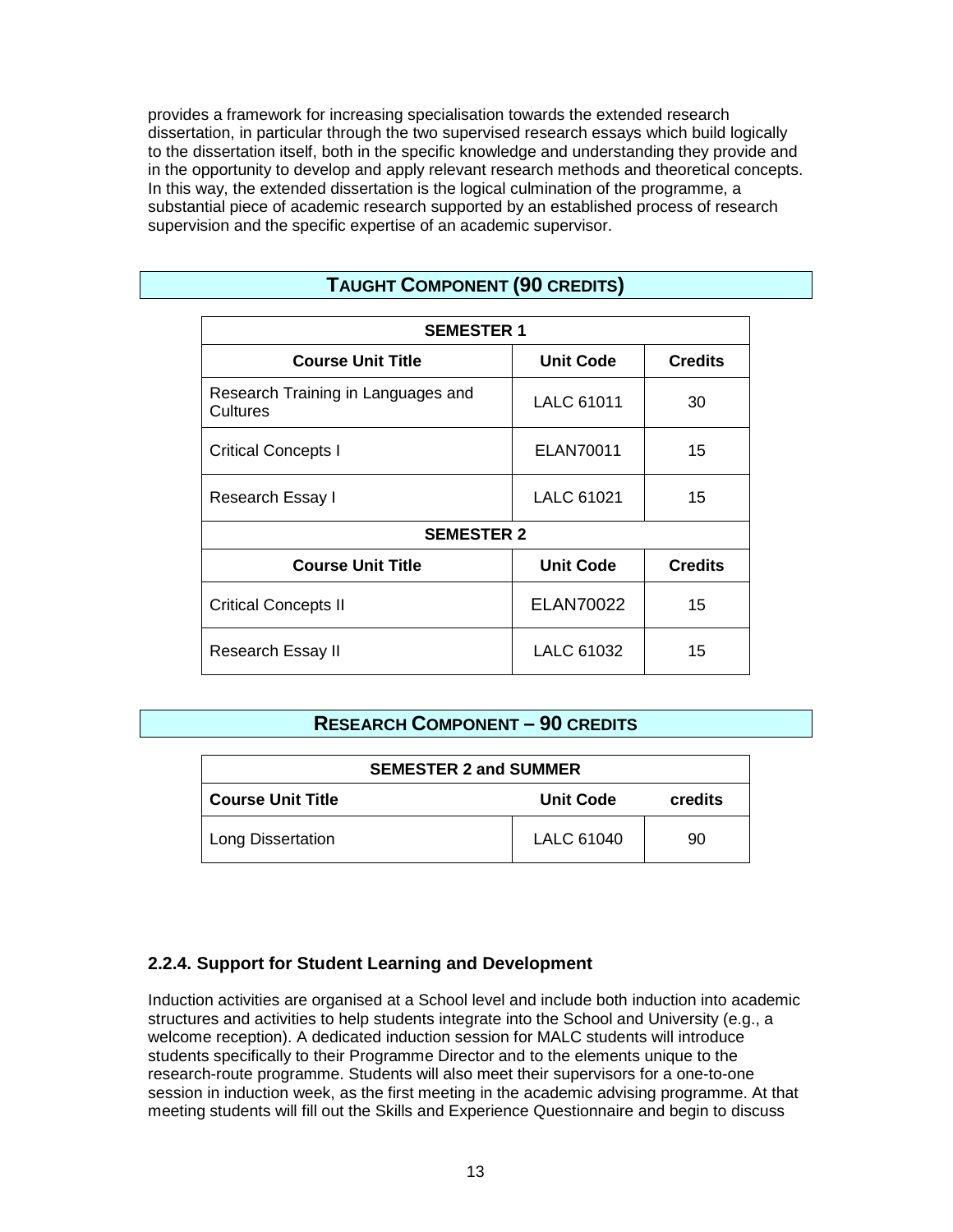their dissertation topics, as well as discuss elements of the Personalised Learning Plan, based on the outcomes of the questionnaire. With these documents, students will work closely with their supervisors to put together coherent programmes of research, planning research projects both in the core modules and the supervised research essays, and agreeing a programme of research training, all of which is intended to build logically to the extended research dissertation. The programme director retains an overview of dissertation planning and supervision, monitoring that appropriate milestones have been met.

Normally, a student's supervisor will act as his/her academic adviser, providing guidance and monitoring of personal and academic development for all students, and helping EU or overseas students become familiar with the British academic system, as well as easing the transition of those who have not entered the programme immediately after their undergraduate degree.

| <b>LALC 61011</b> | <b>Research Training in Languages and Cultures</b>                                                                                                                                                                                                                                                                                                                                                                                                                                                                                                                                                                                                                                                                                                                                                                                                                                                                  |  |
|-------------------|---------------------------------------------------------------------------------------------------------------------------------------------------------------------------------------------------------------------------------------------------------------------------------------------------------------------------------------------------------------------------------------------------------------------------------------------------------------------------------------------------------------------------------------------------------------------------------------------------------------------------------------------------------------------------------------------------------------------------------------------------------------------------------------------------------------------------------------------------------------------------------------------------------------------|--|
| 30 credits        | Semester 1                                                                                                                                                                                                                                                                                                                                                                                                                                                                                                                                                                                                                                                                                                                                                                                                                                                                                                          |  |
| Convenor          | Professor Deirdre Reynolds                                                                                                                                                                                                                                                                                                                                                                                                                                                                                                                                                                                                                                                                                                                                                                                                                                                                                          |  |
| <b>Synopsis</b>   | This unit will provide a practical framework through which to<br>develop advanced independent research skills. Through a<br>structured series of themed workshops, students will be introduced<br>to various methodological problems which define academic<br>research and equipped with a toolkit with which to deal with them.<br>At all times, the course seeks to develop students' research<br>competencies, with specific reference to their areas of<br>specialisation, and with the MA dissertation in mind. The course will<br>cover such areas as library and bibliographical skills, referencing<br>conventions, the development of research questions, and advanced<br>academic writing, and the application of these to the literature<br>review and dissertation. In addition, the compilation of a research<br>portfolio will foster self-reflection and evidence a range of<br>transferable skills. |  |
| <b>Teaching</b>   | This unit will be taught in 11 weekly seminars/workshops of two<br>hours in Semester 1, supported by three individual supervision<br>sessions. In addition, students will attend supplementary training<br>sessions and research seminars as agreed with their supervisor.                                                                                                                                                                                                                                                                                                                                                                                                                                                                                                                                                                                                                                          |  |
| <b>Assessment</b> | <b>Assignment 1 (100%):</b> Literature review of 4,000 words to be<br>submitted by Monday 25 January 2016.<br>Assignment 2 (Pass/Fail): Research training portfolio to be<br>submitted by Monday 25 January 2016.                                                                                                                                                                                                                                                                                                                                                                                                                                                                                                                                                                                                                                                                                                   |  |

# **2.3. Course Unit Descriptions**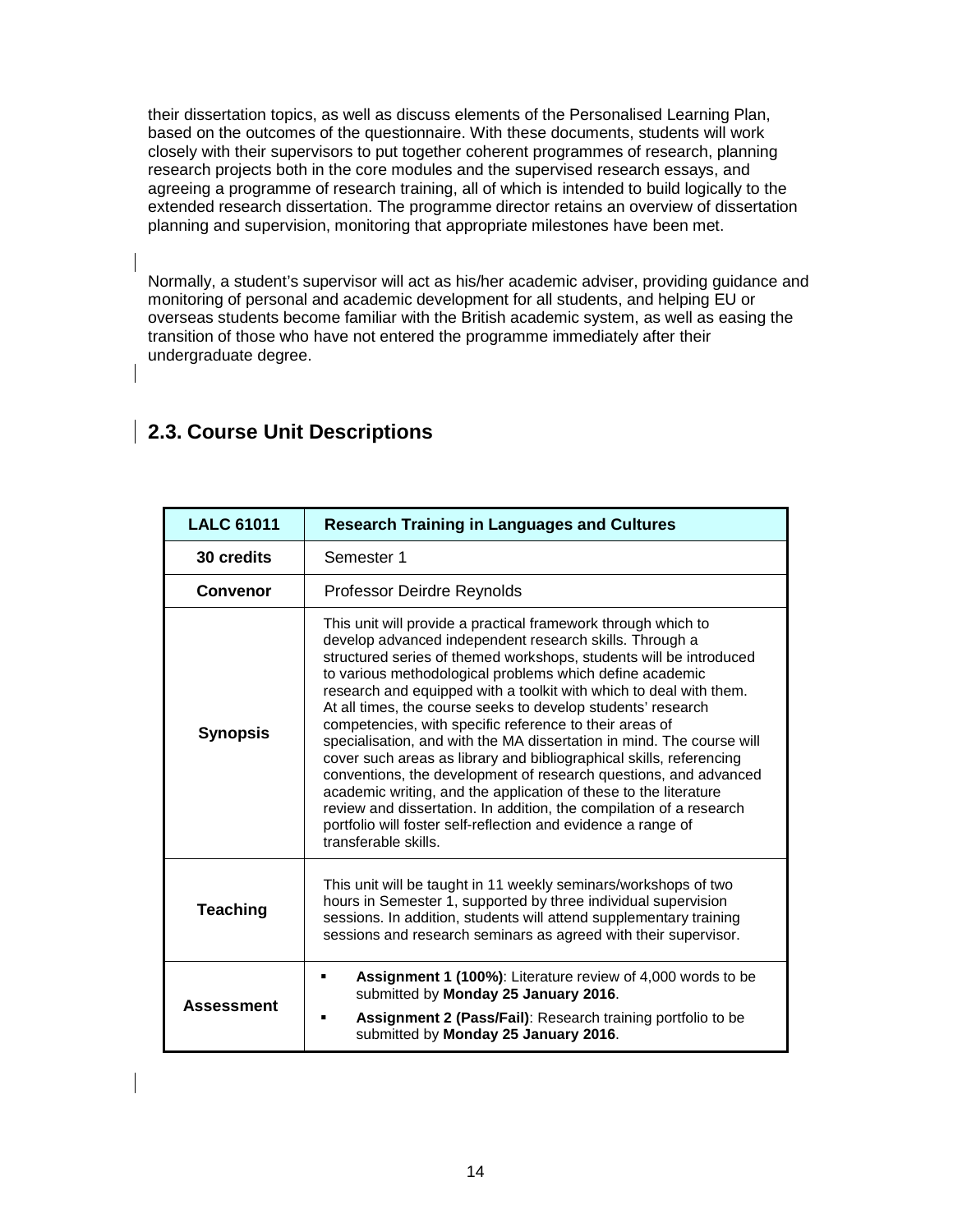| <b>ELAN 70011</b> | <b>Critical Concepts I</b>                                                                                                                                                                                                                                                                                                                                                                                                                                                                                                                                                                                                                                                                                                                                                                                                                                                                                                                                                                                                                                                                                                                                                                                                                              |
|-------------------|---------------------------------------------------------------------------------------------------------------------------------------------------------------------------------------------------------------------------------------------------------------------------------------------------------------------------------------------------------------------------------------------------------------------------------------------------------------------------------------------------------------------------------------------------------------------------------------------------------------------------------------------------------------------------------------------------------------------------------------------------------------------------------------------------------------------------------------------------------------------------------------------------------------------------------------------------------------------------------------------------------------------------------------------------------------------------------------------------------------------------------------------------------------------------------------------------------------------------------------------------------|
| 15 credits        | Semester 1                                                                                                                                                                                                                                                                                                                                                                                                                                                                                                                                                                                                                                                                                                                                                                                                                                                                                                                                                                                                                                                                                                                                                                                                                                              |
| Convenor          | Dr William Schroeder                                                                                                                                                                                                                                                                                                                                                                                                                                                                                                                                                                                                                                                                                                                                                                                                                                                                                                                                                                                                                                                                                                                                                                                                                                    |
| <b>Synopsis</b>   | Critical Concepts focuses over the course of two semesters on major<br>areas of linguistic and cultural theory, emphasizing ways in which the<br>philosophy of language underpins a range of critical scholarship in the<br>humanities. The module is divided into units taught by experts from<br>several different language areas in order to introduce students to the<br>importance of interdisciplinary and cross-linguistic thought. Each unit<br>incorporates a seminar session, during which students explore<br>connections between different schools of thought and become<br>conversant in contemporary theory by applying it to their own projects.<br>Throughout, the module focuses on practical applications of theory by<br>encouraging students to consider the units via their own research<br>interests.<br>The Semester 1 course unit is structured around three key theoretical<br>blocks: language, narrative and psychoanalysis. In each block, a<br>single faculty member will explore the dimensions of the particular<br>theoretical area across three consecutive sessions, situating them in<br>both an historical and contemporary context, and helping students to<br>apply what they have learned to their own research. |
| <b>Teaching</b>   | This unit will be taught in 11 weekly lectures/seminars of two hours<br>in Semester 1. Students will be expected to come to class having<br>prepared the primary theoretical readings set out in the detailed<br>course unit guide.                                                                                                                                                                                                                                                                                                                                                                                                                                                                                                                                                                                                                                                                                                                                                                                                                                                                                                                                                                                                                     |
| <b>Assessment</b> | Assignment 1 (Pass/Fail): Formative portfolio consisting of<br>Ξ<br>three increasingly substantial exercises requiring students to<br>apply or respond to theories they encounter: 1) 400-word<br>theoretical summary, 2) 600-word creative narrative<br>emplotment, 3) 1,000-word critical response. Portfolio to be<br>submitted by Monday 18 January 2016.<br>Assignment 2 (100%): 2,000-word essay to be submitted by<br>Monday 18 January 2016.                                                                                                                                                                                                                                                                                                                                                                                                                                                                                                                                                                                                                                                                                                                                                                                                    |

| <b>ELAN 70022</b> | <b>Critical Concepts II</b>                                                                                                                                                                                                                                                                                                                                                                                                                                      |
|-------------------|------------------------------------------------------------------------------------------------------------------------------------------------------------------------------------------------------------------------------------------------------------------------------------------------------------------------------------------------------------------------------------------------------------------------------------------------------------------|
| 15 credits        | Semester 2                                                                                                                                                                                                                                                                                                                                                                                                                                                       |
| <b>Convenor</b>   | Dr William Schroeder                                                                                                                                                                                                                                                                                                                                                                                                                                             |
| <b>Synopsis</b>   | Complementing Critical Concepts I, this course unit gives students the<br>opportunity to explore three further key theories for research into<br>language and culture. Following a similar structure and method as<br>Critical Concepts I, but assessing students on a more independent<br>basis, the second-semester unit investigates theories of collective<br>memory, gender and sexuality, and postcoloniality, as well as what<br>may lie beyond language. |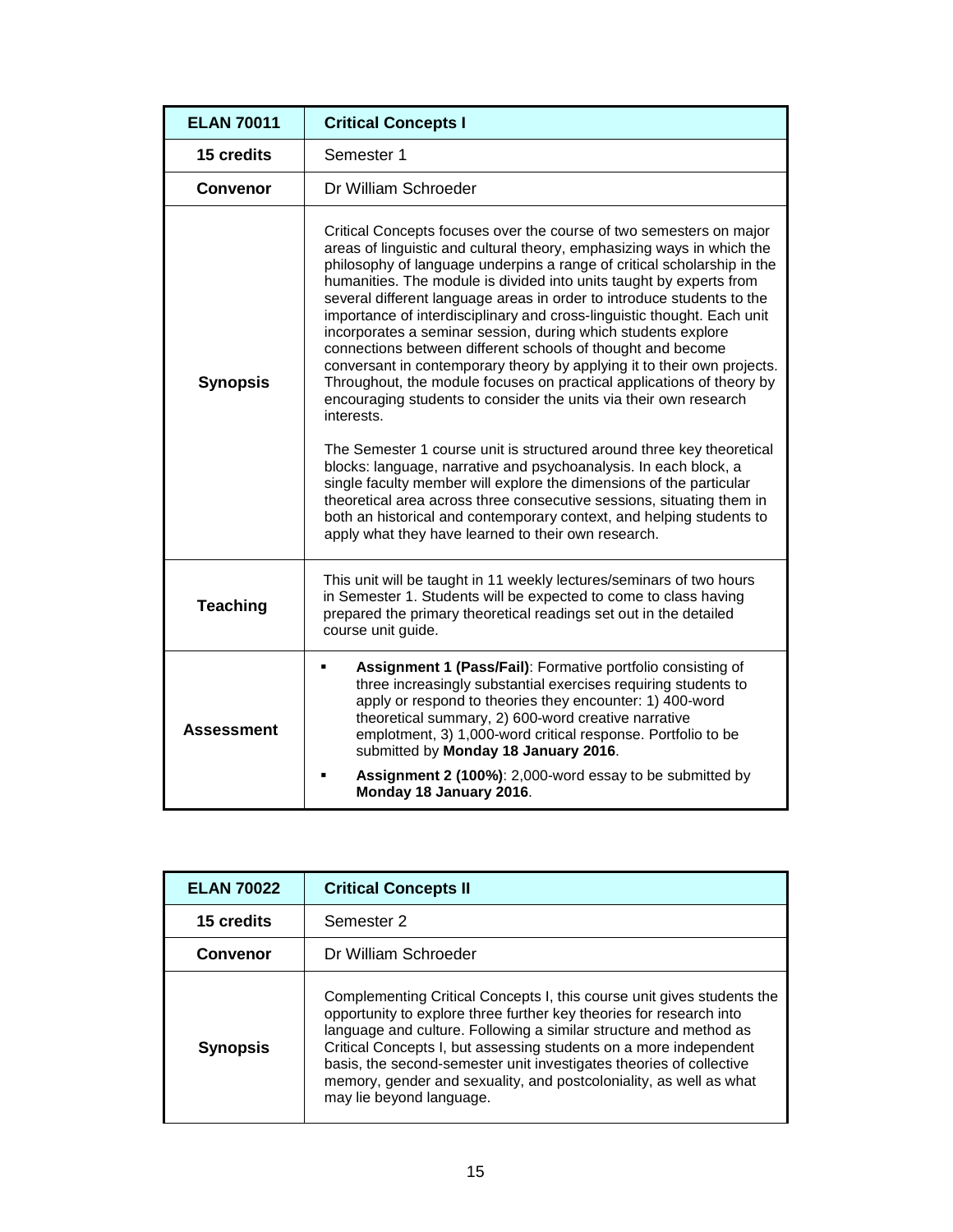| Teaching          | This unit will be taught in 11 weekly lectures/seminars of two hours<br>in Semester 2. Students will be expected to come to class having<br>prepared the primary theoretical readings set out in the detailed<br>course unit guide. |
|-------------------|-------------------------------------------------------------------------------------------------------------------------------------------------------------------------------------------------------------------------------------|
| <b>Assessment</b> | Assignment (100%): One essay of 4,000 words to be submitted<br>by Tuesday 17 May 2016.                                                                                                                                              |

| <b>LALC 61021</b><br><b>LALC 61032</b> | <b>Research Essay I and II</b>                                                                                                                                                                                                                                                                                                                                                                                                                                                                                                                                                                                                                                                                                                                                                                                                                                                                                                                                                                   |
|----------------------------------------|--------------------------------------------------------------------------------------------------------------------------------------------------------------------------------------------------------------------------------------------------------------------------------------------------------------------------------------------------------------------------------------------------------------------------------------------------------------------------------------------------------------------------------------------------------------------------------------------------------------------------------------------------------------------------------------------------------------------------------------------------------------------------------------------------------------------------------------------------------------------------------------------------------------------------------------------------------------------------------------------------|
| 2 x 15 credits                         | Semester 1 and Semester 2                                                                                                                                                                                                                                                                                                                                                                                                                                                                                                                                                                                                                                                                                                                                                                                                                                                                                                                                                                        |
| <b>Tutor</b>                           | Allocated according to topic                                                                                                                                                                                                                                                                                                                                                                                                                                                                                                                                                                                                                                                                                                                                                                                                                                                                                                                                                                     |
| <b>Synopsis</b>                        | This unit will allow students to compete a supervised research<br>project in their chosen area of specialisation, supported by a<br>programme of reading agreed with their supervisor. Using the<br>research and conceptual skills developed in the taught units,<br>students will identify a research problem in their area of specialism<br>and then design and pursue an independent essay project in<br>response to that problem. As such, the unit aims to:<br>introduce students to specialist knowledge in their chosen area<br>of research specialisation<br>familiarise students with the state of the art in the scholarship<br>$\bullet$<br>relating to their chosen area of research specialisation<br>help students to develop a critical perspective on their chosen<br>$\bullet$<br>area of research specialisation<br>provide students with experience undertaking a pilot research<br>project, applying skills and concepts encountered in the taught<br>part of the programme. |
| <b>Teaching</b>                        | Small-scale supervision (usually one-to-one) on a fortnightly basis,<br>totalling six supervisory meetings. At the beginning of the unit and<br>reviewed in advance of each supervisory meeting, students and<br>supervisors will agree a programme of reading and of specific<br>research tasks building towards the final research essay.                                                                                                                                                                                                                                                                                                                                                                                                                                                                                                                                                                                                                                                      |
| <b>Assessment</b>                      | <b>Semester 1:</b> One essay of 4,000 words to be submitted by<br>٠<br>Tuesday 21 January 2016.<br>Semester 2: One essay of 4,000 words to be submitted by<br>٠<br>Tuesday 24 May 2016.                                                                                                                                                                                                                                                                                                                                                                                                                                                                                                                                                                                                                                                                                                                                                                                                          |